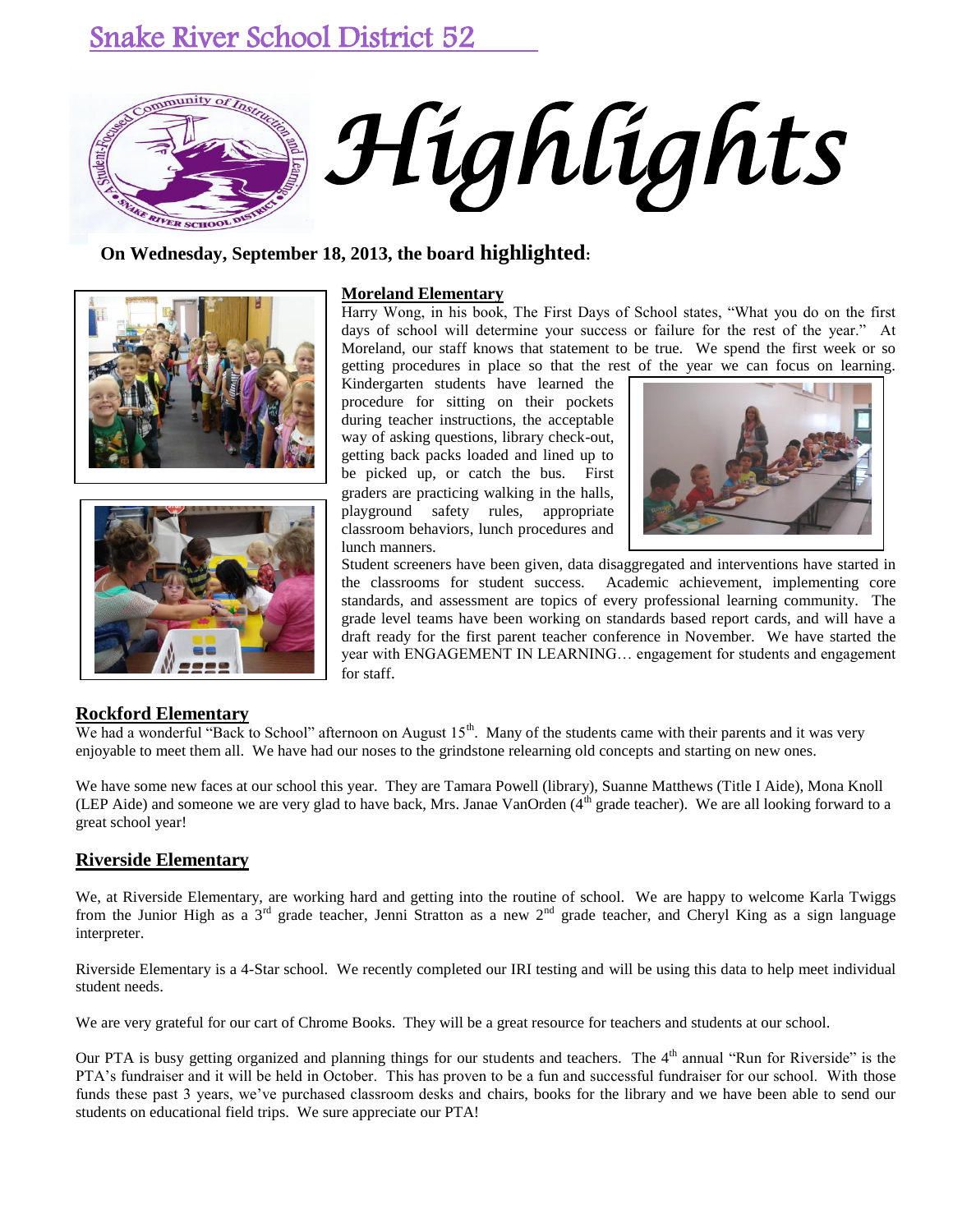## *Highlights 2*

## **Snake River Middle School**

Mrs. Bingham, from Washington Federal, presented a savings program to the  $5<sup>th</sup>$  and  $6<sup>th</sup>$  grade. She used a glass case containing \$500 as a reminder of the importance of saving now for those things were will want or need in the future. She will be in our building every Wednesday morning to help students set up or deposit money in their individual accounts.

We celebrated Homecoming Week with the high school. Tuesday: CRAZY HAT DAY Wednesday: RED, WHITE, AND BLUE DAY Thursday: PURPLE DAY

We have received Google Chrome Books for use in both  $5<sup>th</sup>$  and  $6<sup>th</sup>$  grades. The Google Chrome Books are to be used to supplement the keyboarding classes, as well as, provide us with a mobile computer lab.

Harvest vacation is September  $23^{rd}$  – October 6<sup>th</sup>. When students return on Monday, October 7<sup>th</sup>, they should be at 60% of their goal for this nine weeks grading period. We would like to encourage our students to read over harvest break. This is a great time to move ahead on both reading and math goals. We are just getting our AR program up and running and want our students to continue to progress on their reading skills. We also want to remind them to work on their IXL math.

The D.A.R.E. Program will begin in October for all  $5<sup>th</sup>$  graders.

We would like to remind parents to quickly sign and return all school forms. Each student/parent received a letter containing their access number for the Power School Grade Program. This program is designed to allow parents and students to check grades and catch any late or missing assignments. Students also received a user name and password for the IXL Math Program and Renaissance Home Connect Independent Reading Program.

## **Snake River School/Community Library**

Family Night at the Library is held three or four times a year. Last week Chelsea Sorenson and Lizzie Wada were the big winners of the Teachers vs. Students Trivia contest. Students enjoyed fun crafts and treats courtesy of the library board, organized by Rachel Grimmett, Emily Perkes and the rest of the library staff. Special thanks to Merlin Morgan for providing and driving his horse drawn wagon and giving families a ride around the campus on Family Night. The next Family Night will be November 11th. We are planning some fun Veterans Day Activities.

The library also has digital books available for checkout on your personal electronic devices. Download the 3M Cloud Library or One Click Digital Apps. If you have any questions, call or email the library.

## **Snake River Fine Arts**

The Snake River Fine Arts Association is bringing in another top-notch musical artist again this fall as part of their fund-raising efforts for the music programs in our district. Alex Boye (renowned pop-vocalist) will be gracing the stage at SRHS on Saturday, Nov. 2nd. We are in the process of putting together his back-up choir - what a wonderful opportunity for students to be able to be on stage with him. Get your tickets soon - 684-5269 - for wonderful entertainment for a GREAT cause.

## **Snake River Fine Arts**

Auditions for our bi-annual Christmas musical, "Scrooge - A Musical Christmas Carol" will be held after Harvest Break – Wednesday, Oct. 9th after school and Saturday, Oct. 12th at 9 a.m.